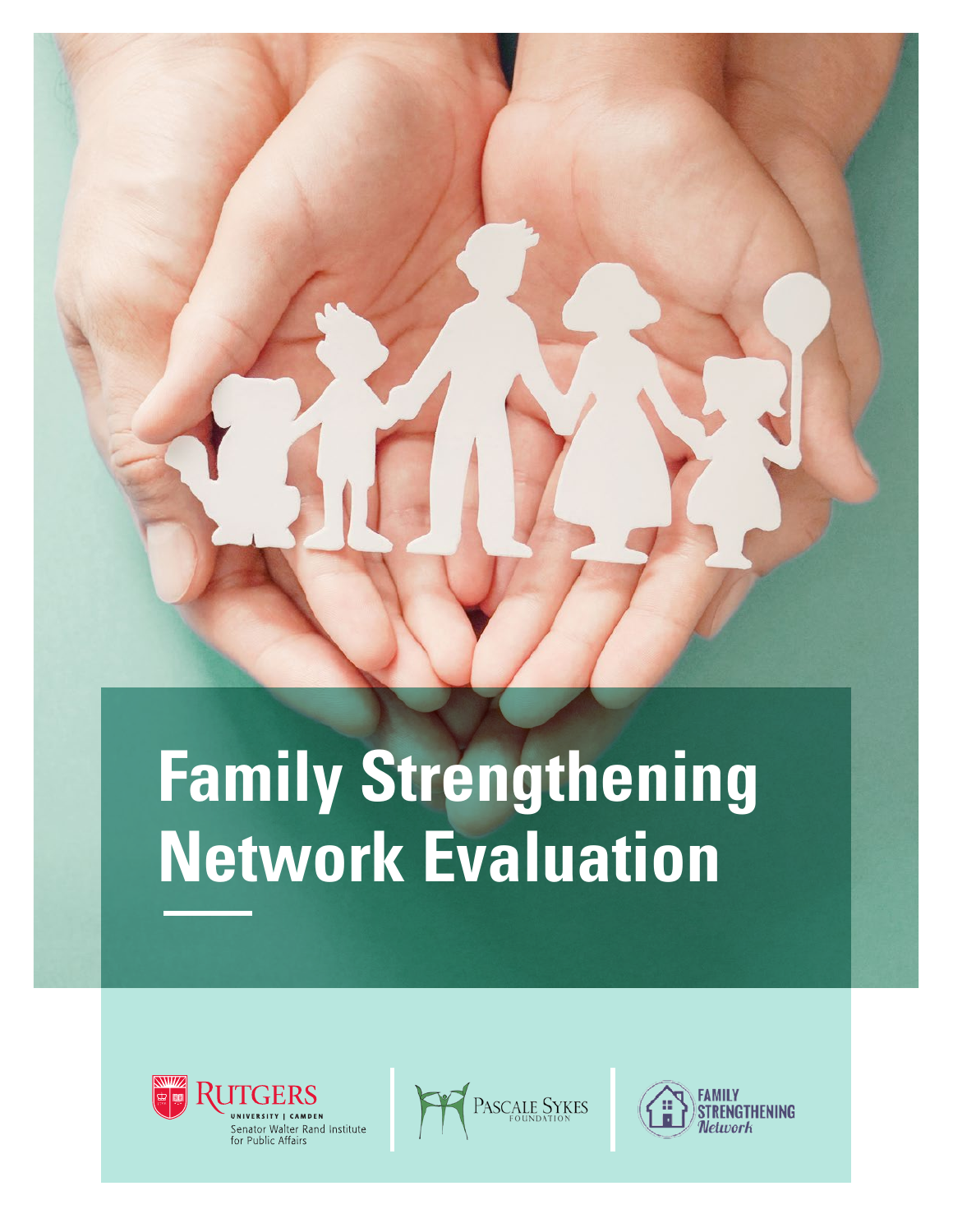Spanish. A paired t-test was performed to examine the difference in FAT score improvement over time for the 60 observations and determine whether there was a statistically significant mean difference between the baseline (intake) survey and the 6-month follow-up.

While subjective well-being did not change significantly between March 2020 through March 2021, results showed higher variability in areas such as relationship support with family, the importance of child education attainment, and free lunch or breakfast. This study further examined associations of financial stability, and services families utilized when working with their collaborative; the majority utilized tutoring/mentoring services, counseling services, child activities, help with bill payment, and connecting to other outside resources. The support collaboratives provide was essential to the family they support. The study findings imply that well-being during the COVID-19 pandemic for families who are working with collaborators was found to have stable social support outside the family and an increased level of financial stability.

### **QUALITATIVE STUDY:**

effectiveness can be understood in their work process

Qualitative data was collected through interviews conducted with family advocates, in an effort to further understand the effective ways in which they support families. The qualitative report seeks to expand on the analysis to detail what specifically the advocates provide to families that assist families and provide insights on the effective ways that family advocates support and positively impact families. Interviews were conducted with a small group of family advocates at the Family Strengthening Network. The interviews utilized semistructured, open-ended questions All interviews were conducted remotely, either through Zoom technology or over the phone, from May 2021 through June 2021. The interviews were coded and analyzed to answer the question about the effectiveness of the FSN program. The findings show that the family advocates' and the outcomes they work to empower the families to achieve. In general, the process of family advocate's work shows how and why a certain outcome is achieved. The outcomes measure the success of the program. Family advocates' relationship building and maintenance, as well as their advocacy role, are central to their work process for empowering families and delivering the FSN outcome, "thrive amidst life's challenges." It should be considered that COVID-19 has impacted this process during the pandemic. Understanding family advocates' work process provides insights on family advocates' barriers and how the advocacy is implemented as intended. This could unfold why the desirable outcomes were or were not achieved. Other influential factors impact family advocate's effectiveness, such as the family advocates' expertise and where they visit families.

## Family Strengthening Network Evaluation





The Family Strengthening Network (FSN) aims to build resilience in the family unit as a whole, thus improving the quality of life of all family members. The Senator Walter Rand Institute (WRI) is a research and public service center at Rutgers-Camden that has worked with FSN to conduct an evaluation study of FSN. The research goal is to understand the efficacy of the family advocacy model employed by the Family Strengthening Network and to unravel the contributing factors to that efficacy. A mixed-method approach is used to get a holistic perspective on the work that family advocates do with the families they serve.

#### **QUANTITATIVE STUDY**

The qualitative report investigated the average changes in subjective well-being, child well-being, health, financial stability, and healthy relationships with families working with Southern New Jersey collaboratives during the first year of the COVID-19 pandemic.

quantitative data was collected through the use of a survey given to those who work with family advocates, and analyzed in comparison with families' scores on a tool used by FSN The outcomes to consider are: The quality of the relationships between the family advocates and the families they serve. Social support that families gain as they collaborate with the family advocates. The degree to which families feel important and feel they are able to rely on others. Measures used are Social Support, Interpersonal Mattering, Relationship Quality, Family Assessment Tool. The data collection happened from January 2021 to June 2021 in both English and